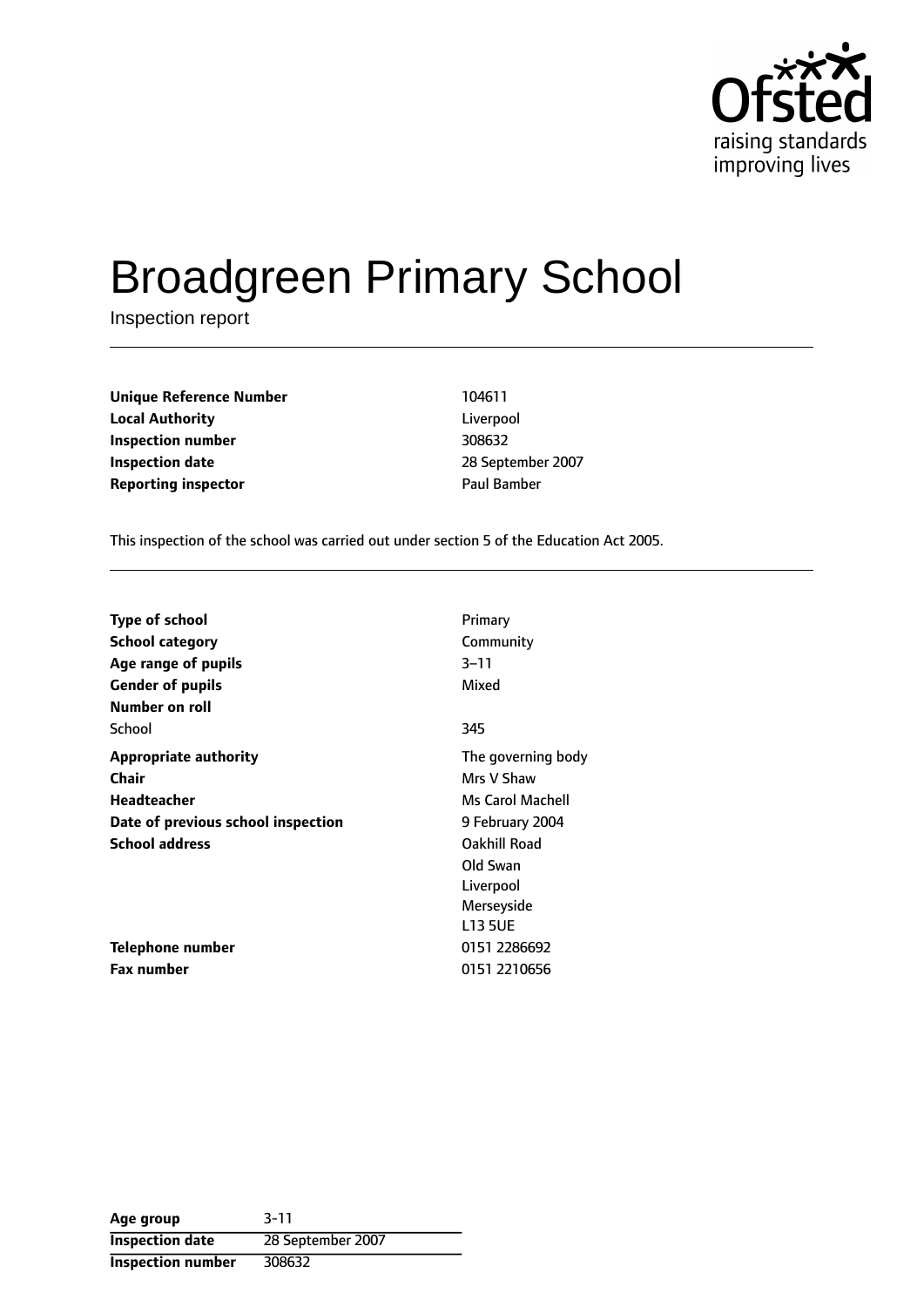.

© Crown copyright 2007

#### Website: www.ofsted.gov.uk

This document may be reproduced in whole or in part for non-commercial educational purposes, provided that the information quoted is reproduced without adaptation and the source and date of publication are stated.

Further copies of this report are obtainable from the school. Under the Education Act 2005, the school must provide a copy of this report free of charge to certain categories of people. A charge not exceeding the full cost of reproduction may be made for any other copies supplied.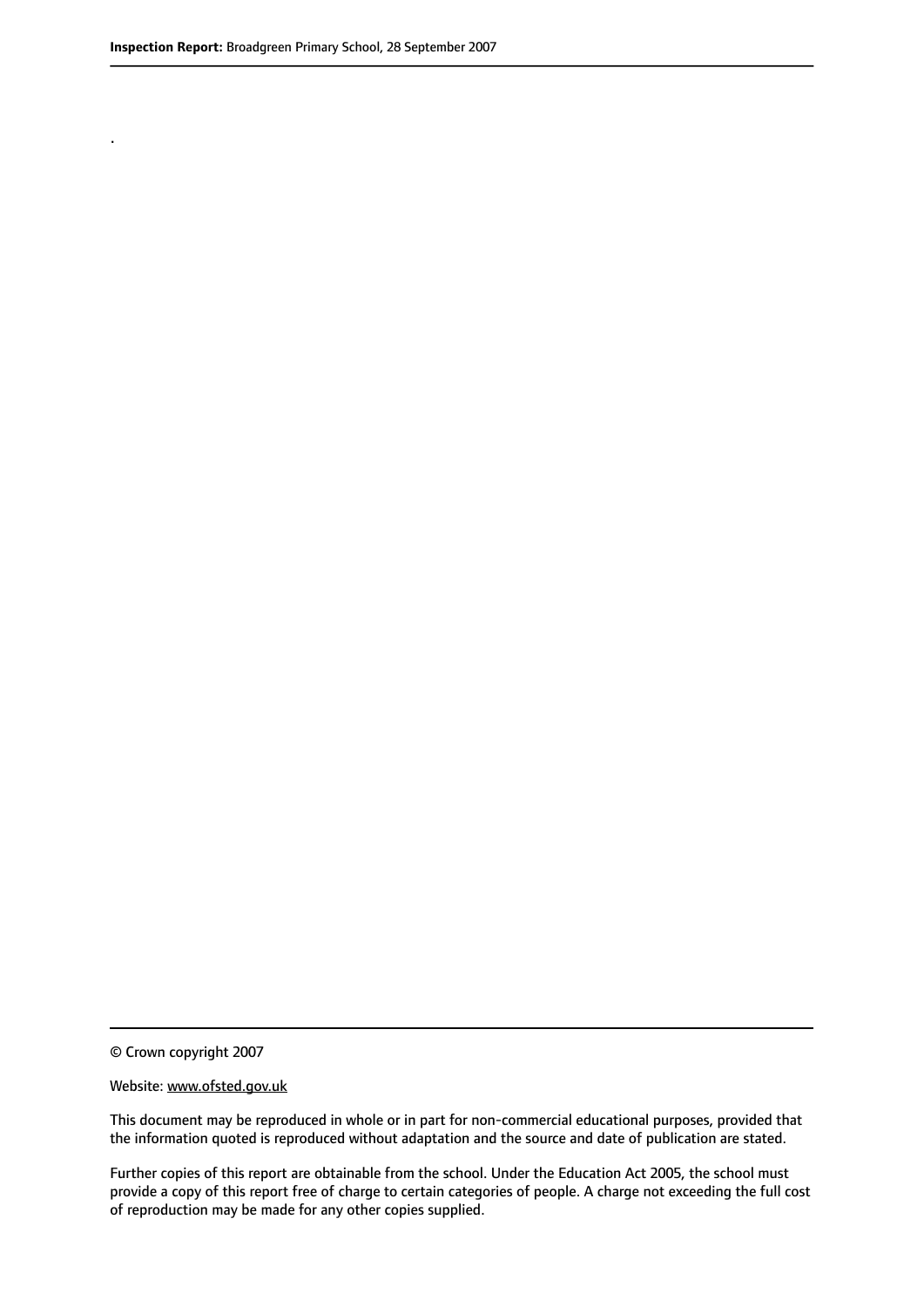# **Introduction**

The inspection was carried out by one Additional Inspector.

The inspector evaluated the overall effectiveness of the school and investigated the following issues: achievement and standards; personal development and well-being; teaching and learning; curriculum; care guidance and support; and leadership and management. Evidence was gathered from lesson observations, the scrutiny of pupils' work and of assessment data and other documents. In addition, discussions were held with pupils, parents, the chair of governors and key staff. Other aspects of the school's work were not investigated in detail, but the inspector found no evidence to suggest that the school's own assessments, as given in its self-evaluation were not justified and these have been included where appropriate in this report.

## **Description of the school**

This is a larger than average school. It is in an area that has twice as much social and economic disadvantage than normal. This is reflected in the much higher than average proportion of pupils entitled to a free school meal. There are broadly average percentages of pupils with learning difficulties and/or disabilities. Although there are lower than average proportions of pupils from minority ethnic backgrounds who speak English as an additional language, these proportions have increased since the last inspection. The school has gained the Healthy Schools Award, the Basic Skills Quality Mark and the Dyslexia Friendly Schools Award Level 1.

## **Key for inspection grades**

| Grade 1 | Outstanding  |
|---------|--------------|
| Grade 2 | Good         |
| Grade 3 | Satisfactory |
| Grade 4 | Inadequate   |
|         |              |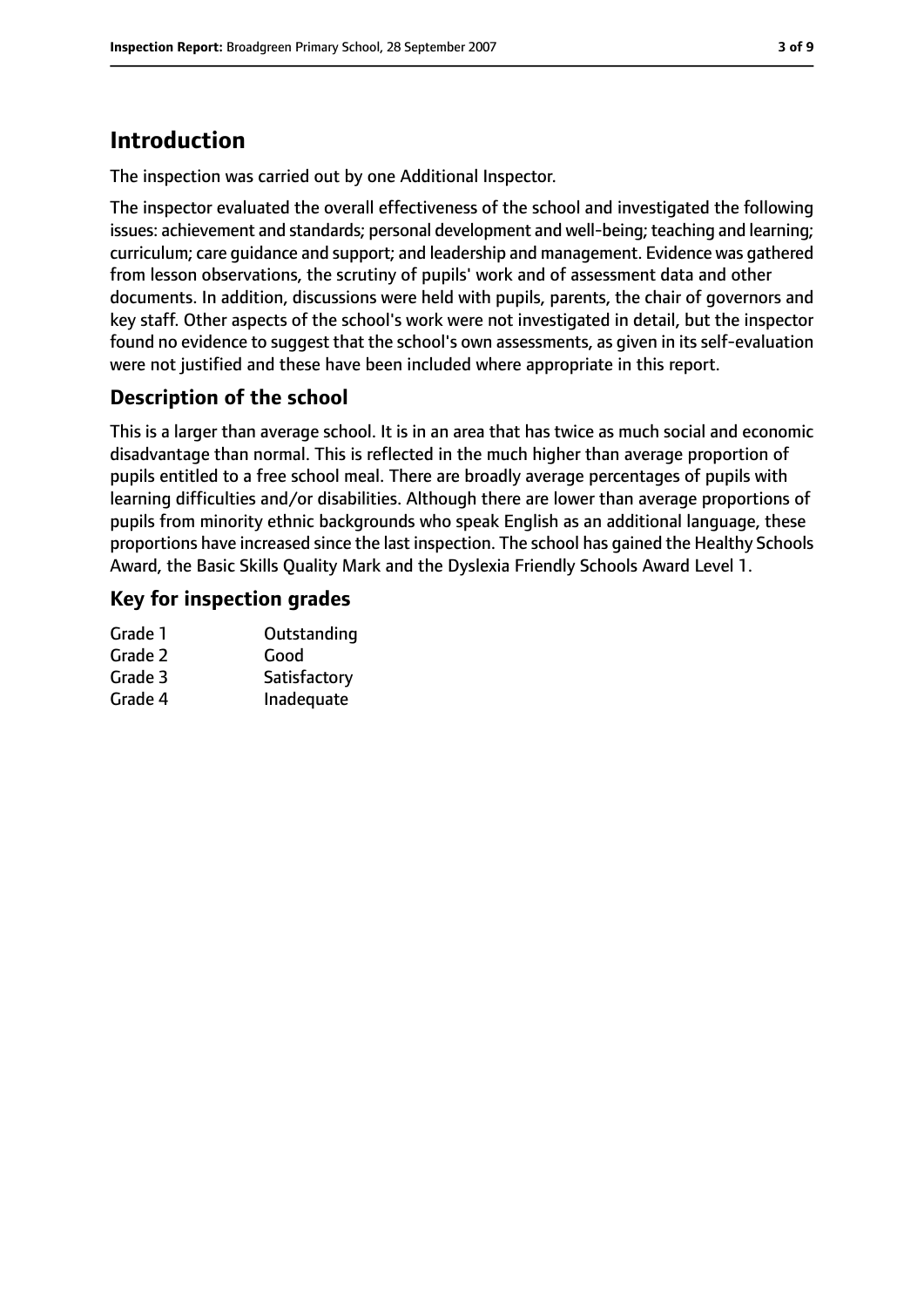## **Overall effectiveness of the school**

#### **Grade: 2**

This is a good school. Some of its work is outstanding. The headteacher leads the school very well, demonstrating a keen determination to continually improve pupils' standards, achievement and the quality of their experiences. The newly formed senior leadership team and the governors are realistic about the school's effectiveness, albeit over modest about the outstanding quality of the care, support and guidance pupils receive and the richness of their curriculum. This, allied to the careful analysis of pupils' progress and the rigorous analysis of teaching and learning have resulted in good improvement since the school's last inspection. Since then standards have risen significantly in English in Key Stage 2 and improved well in mathematics and science. The enriched curriculum embraces national and international initiatives, for example, video conferencing with pupils in a school in the United States of America. Pupils are also much more aware of health and environmental issues and they have contributed in an excellent way to the school's achievement of a national award for encouraging a healthy lifestyle. Specialist teaching has enhanced well pupils' aesthetic and sporting achievements. The headteacher has a passion for developing the expertise of the staff. For example, the good value for money the school provides is exemplified by the gains for pupils that have accrued from staff attending appropriate training and gaining relevant qualifications. The school has a good capacity to improve even further.

The least progress has been made in raising achievement in Years 1 and 2 where pupils' progress has been satisfactory over the last four years. This has been mainly due to insufficient challenge for more able pupils and relative weaknesses in the teaching of writing. Although this remains an issue for the school, the 2007 teacher assessments in Year 2 provide evidence of improvement. The more able pupils were effectively challenged, which enabled a greater proportion to attain at a higher level than that nationally expected. However, pupils still enter and leave Key Stage 1 with broadly average standards. This means that these pupils do not achieve as well as those in the Foundation Stage or in Key Stage 2.

Some high quality, challenging teaching accelerates the progress of Key Stage 2 pupils who consequently achieve very well and reach above average standards. Pupils in Year 6, for example, responded very enthusiastically to a very imaginative way of teaching punctuation which included the use of information and communication technology (ICT) and physical activity. The good overall quality of teaching throughout the school is exemplified by warm relationships, many instances of the use of drama and the creative way in which pupils' literacy and mathematical skills are promoted in most subjects. The Basic Skills Quality Mark achieved by the school is testament to good development of pupils' competence in literacy, numeracy and ICT, especially in Key Stage 2. In less effective lessons, more often for the younger pupils, adults' questions are sometimes too closed, which restricts the development of pupils' speaking and writing skills.

The high quality care, support and guidance make a very significant contribution to pupils' well-being and to their good achievements. This is particularly true for pupils with learning difficulties and/or disabilities or behavioural difficulties, who speak English as an additional language or who are particularly vulnerable. The high quality support they receive from very well qualified staff is a potent factor in ensuring that they get the maximum benefit from school life. The outstanding curriculum and excellent care pupils receive are crucial factors in promoting their most effective personal development and welfare. Pupils behave well because they enjoy lessons and appreciate the out-of-class activities on offer. 'I just love everything about this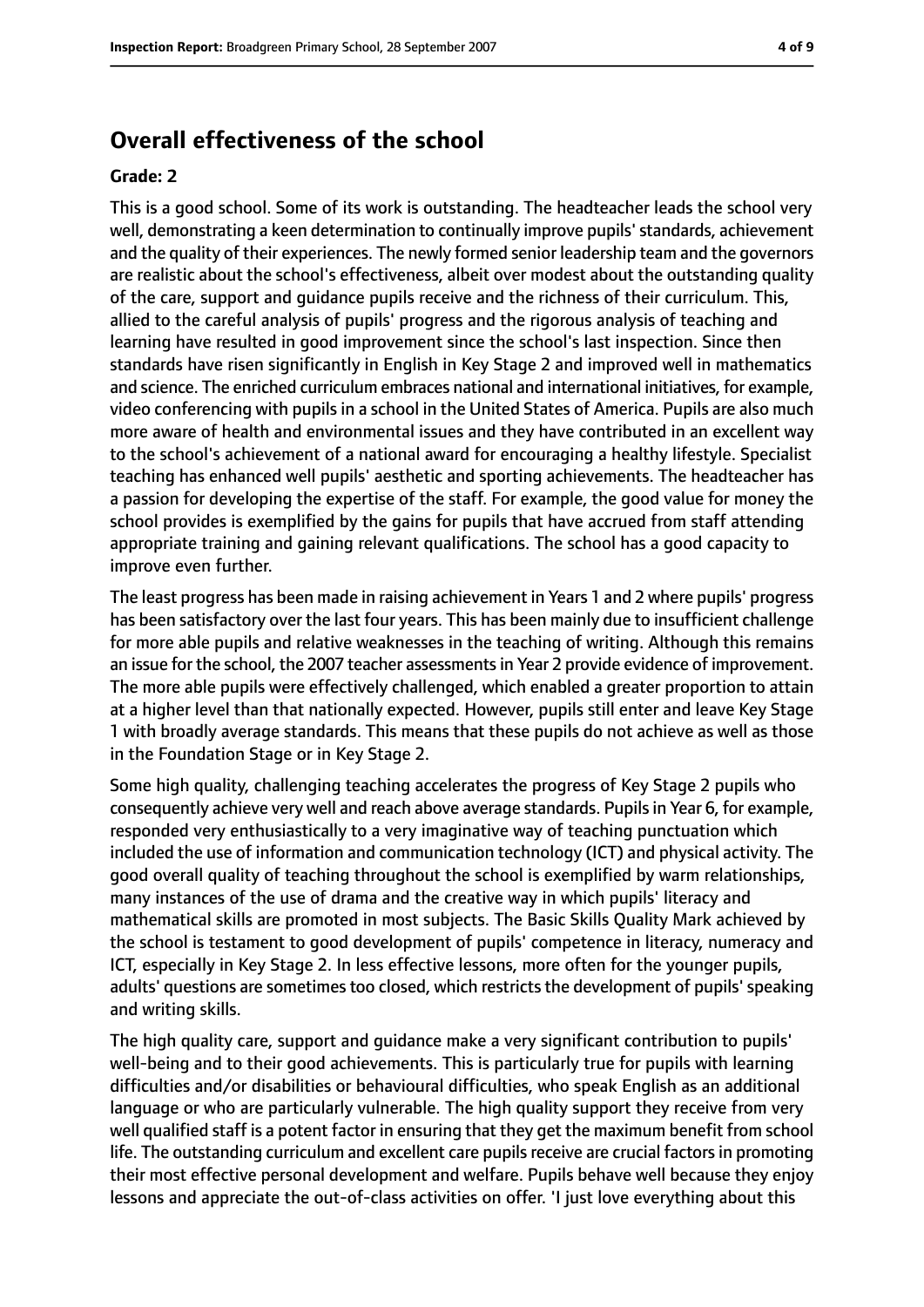school' was a typical comment from pupils. The work of the attendance and welfare officer has been crucial in raising pupils' attendance significantly since the last inspection.

Pupils feel safe because they are well nurtured and there are effective systems to protect and safeguard them. They develop a keen awareness of citizenship and what it means to live in a democracy as a result of a well thought out personal, social and health education programme and the effective teaching of basic skills. Pupils grasp opportunities to take responsibility, contributing well to school decision-making, to enhancing the environment and to befriending shy pupils or those new to the school. A typical comment from parents of pupils from a minority ethnic background who have joined the school recently with little knowledge of English is, 'We are so happy about the way our children have been welcomed by the teachers and pupils and how well they are getting on with their English.'

## **Effectiveness of the Foundation Stage**

#### **Grade: 2**

Children mostly enter the Nursery with skills below those expected for their age. They are well taught and supported and have a rich curriculum. This ensures that they make good progress in the Foundation Stage and reach standards that are broadly average. There are strengths in their calculation skills and in speaking and relative weaknesses in writing. This is reflected in their lower achievements in this subject in Key Stage 1. Nursery and Reception staff work effectively together with a common purpose because they are well led and managed.

Arrangements to make the children's first days in school as comfortable as possible are very good. Parents are reassured that their children settle in quickly to daily routines. The very good care and support children receive from all adults enhances their ability to cooperate, share and take turns and to begin to be independent. As a result, their personal and emotional development is very good and they enter Year 1 with skills and attitudes above those which are typical for their age. Similarly, because they have ample opportunities to exercise and to develop coordination skills, their physical development is also above average on entry to Year 1.

## **What the school should do to improve further**

■ Accelerate the progress of pupils in Years 1 and 2, especially in writing, so that they achieve as well as others in the rest of the school.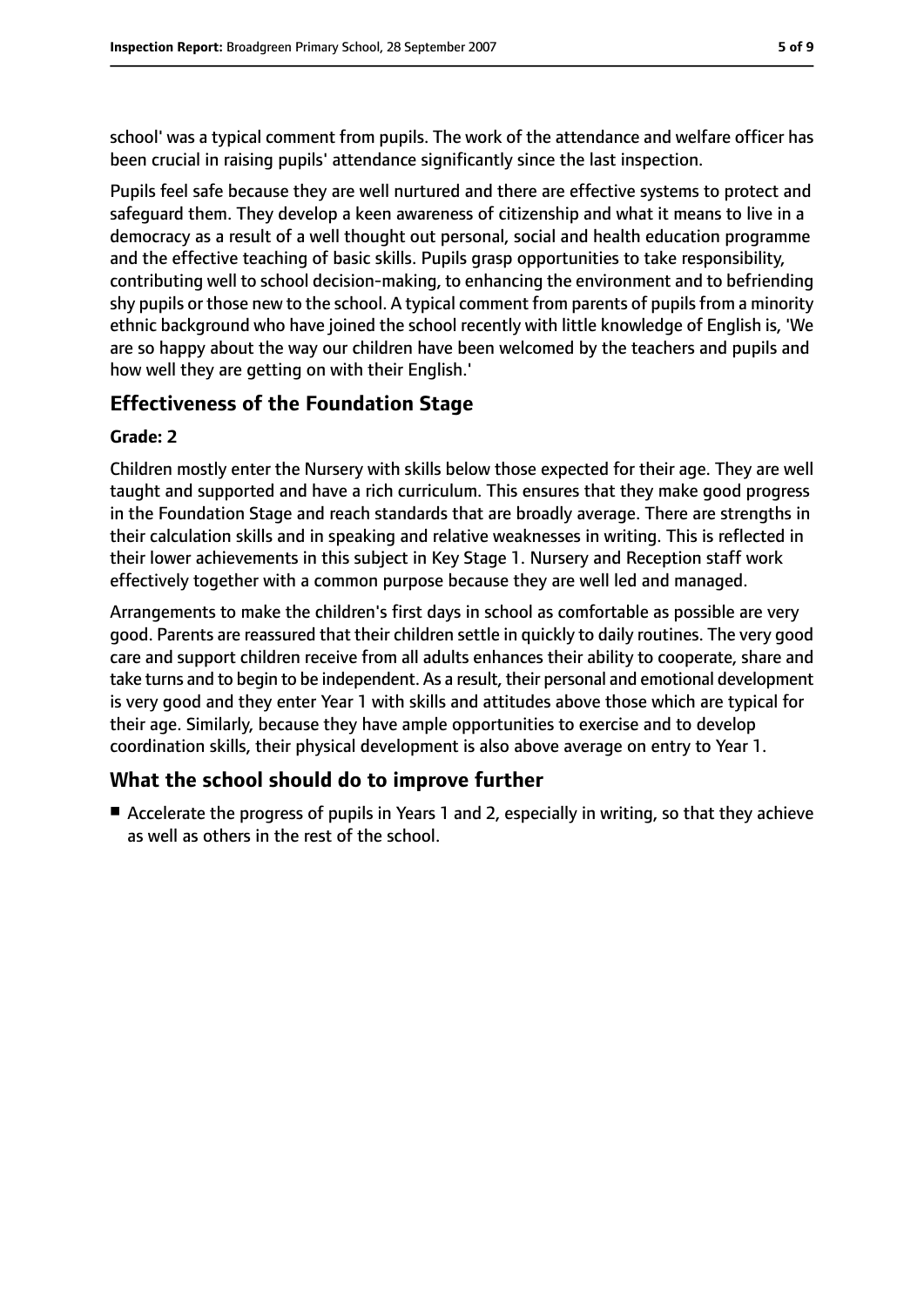**Any complaints about the inspection or the report should be made following the procedures set out in the guidance 'Complaints about school inspection', which is available from Ofsted's website: www.ofsted.gov.uk.**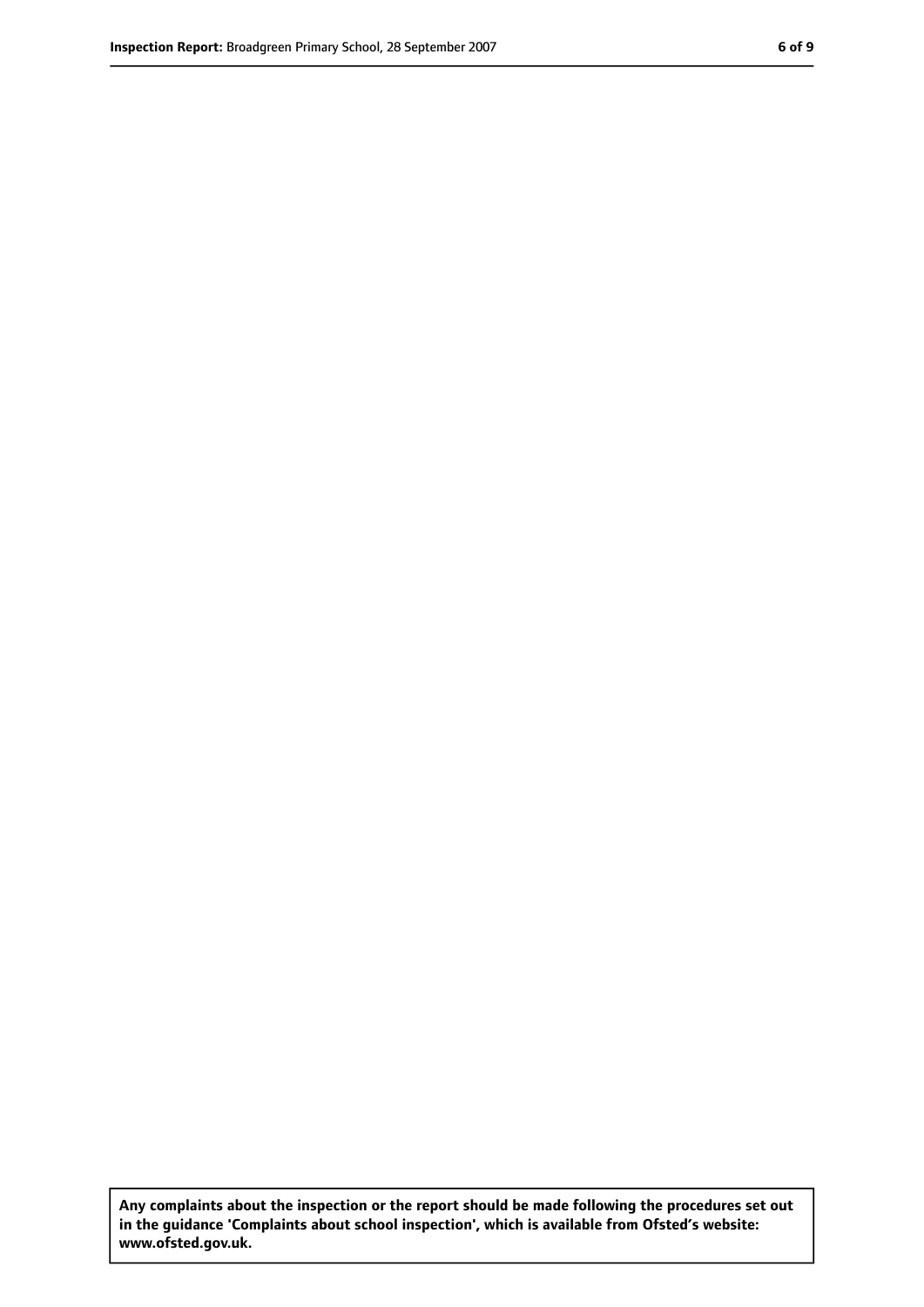#### **Annex A**

## **Inspection judgements**

| $^{\circ}$ Key to judgements: grade 1 is outstanding, grade 2 good, grade 3 satisfactory, and | School         |
|-----------------------------------------------------------------------------------------------|----------------|
| arade 4 inadequate                                                                            | <b>Overall</b> |

## **Overall effectiveness**

| How effective, efficient and inclusive is the provision of education, integrated<br>care and any extended services in meeting the needs of learners? |     |
|------------------------------------------------------------------------------------------------------------------------------------------------------|-----|
| Effective steps have been taken to promote improvement since the last<br>inspection                                                                  | Yes |
| How well does the school work in partnership with others to promote learners'<br>well-being?                                                         |     |
| The effectiveness of the Foundation Stage                                                                                                            |     |
| The capacity to make any necessary improvements                                                                                                      |     |

## **Achievement and standards**

| How well do learners achieve?                                                                               |  |
|-------------------------------------------------------------------------------------------------------------|--|
| The standards <sup>1</sup> reached by learners                                                              |  |
| How well learners make progress, taking account of any significant variations between<br>groups of learners |  |
| How well learners with learning difficulties and disabilities make progress                                 |  |

## **Personal development and well-being**

| How good is the overall personal development and well-being of the<br>learners?                                  |  |
|------------------------------------------------------------------------------------------------------------------|--|
| The extent of learners' spiritual, moral, social and cultural development                                        |  |
| The extent to which learners adopt healthy lifestyles                                                            |  |
| The extent to which learners adopt safe practices                                                                |  |
| How well learners enjoy their education                                                                          |  |
| The attendance of learners                                                                                       |  |
| The behaviour of learners                                                                                        |  |
| The extent to which learners make a positive contribution to the community                                       |  |
| How well learners develop workplace and other skills that will contribute to<br>their future economic well-being |  |

## **The quality of provision**

| How effective are teaching and learning in meeting the full range of the<br>learners' needs?          |  |
|-------------------------------------------------------------------------------------------------------|--|
| How well do the curriculum and other activities meet the range of needs<br>and interests of learners? |  |
| How well are learners cared for, quided and supported?                                                |  |

 $^1$  Grade 1 - Exceptionally and consistently high; Grade 2 - Generally above average with none significantly below average; Grade 3 - Broadly average to below average; Grade 4 - Exceptionally low.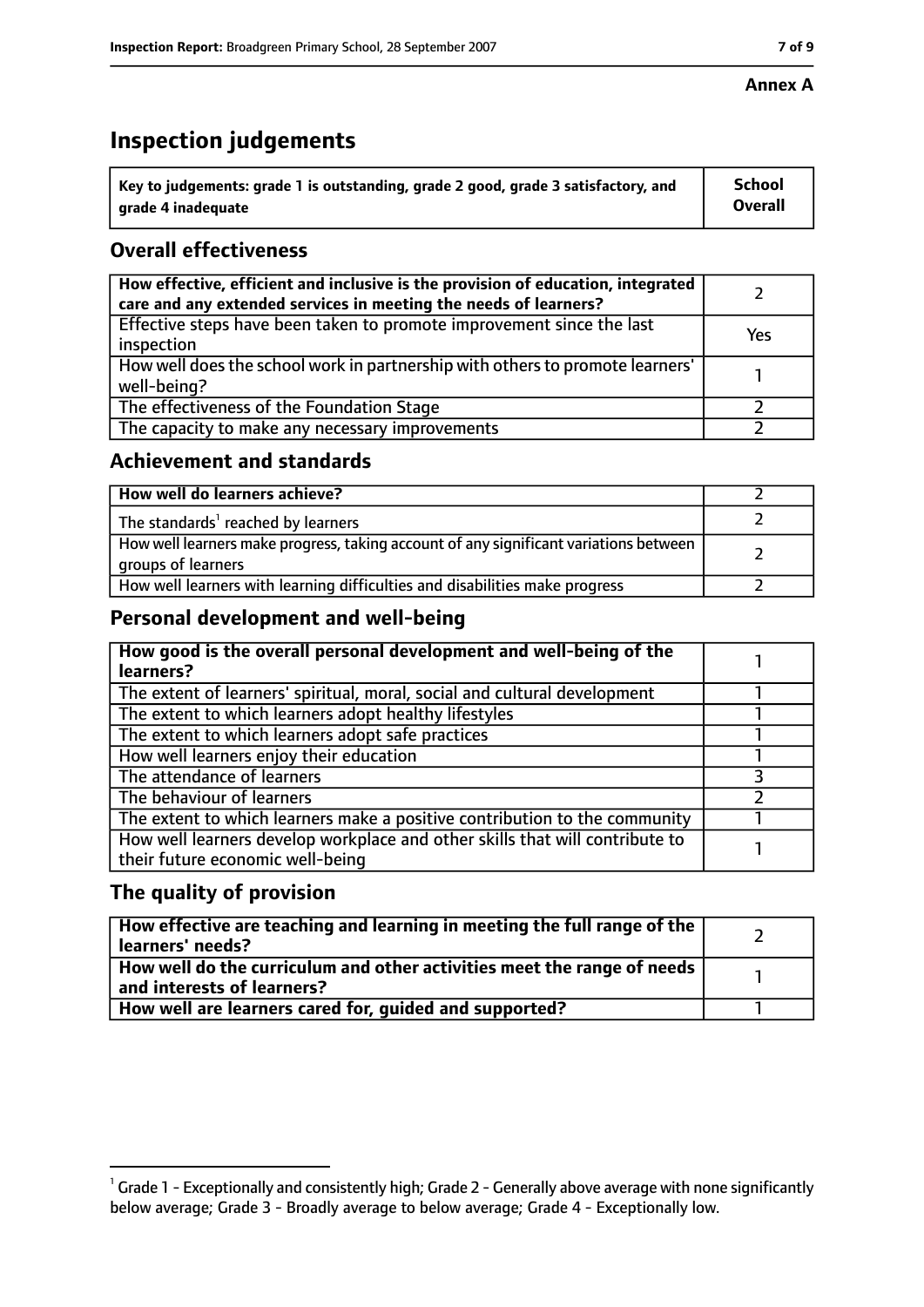#### **Annex A**

# **Leadership and management**

| How effective are leadership and management in raising achievement              |     |
|---------------------------------------------------------------------------------|-----|
| and supporting all learners?                                                    |     |
| How effectively leaders and managers at all levels set clear direction leading  |     |
| to improvement and promote high quality of care and education                   |     |
| How effectively leaders and managers use challenging targets to raise standards |     |
| The effectiveness of the school's self-evaluation                               |     |
| How well equality of opportunity is promoted and discrimination tackled so      |     |
| that all learners achieve as well as they can                                   |     |
| How effectively and efficiently resources, including staff, are deployed to     |     |
| achieve value for money                                                         |     |
| The extent to which governors and other supervisory boards discharge their      |     |
| responsibilities                                                                |     |
| Do procedures for safequarding learners meet current government                 | Yes |
| requirements?                                                                   |     |
| Does this school require special measures?                                      | No  |
| Does this school require a notice to improve?                                   | No  |